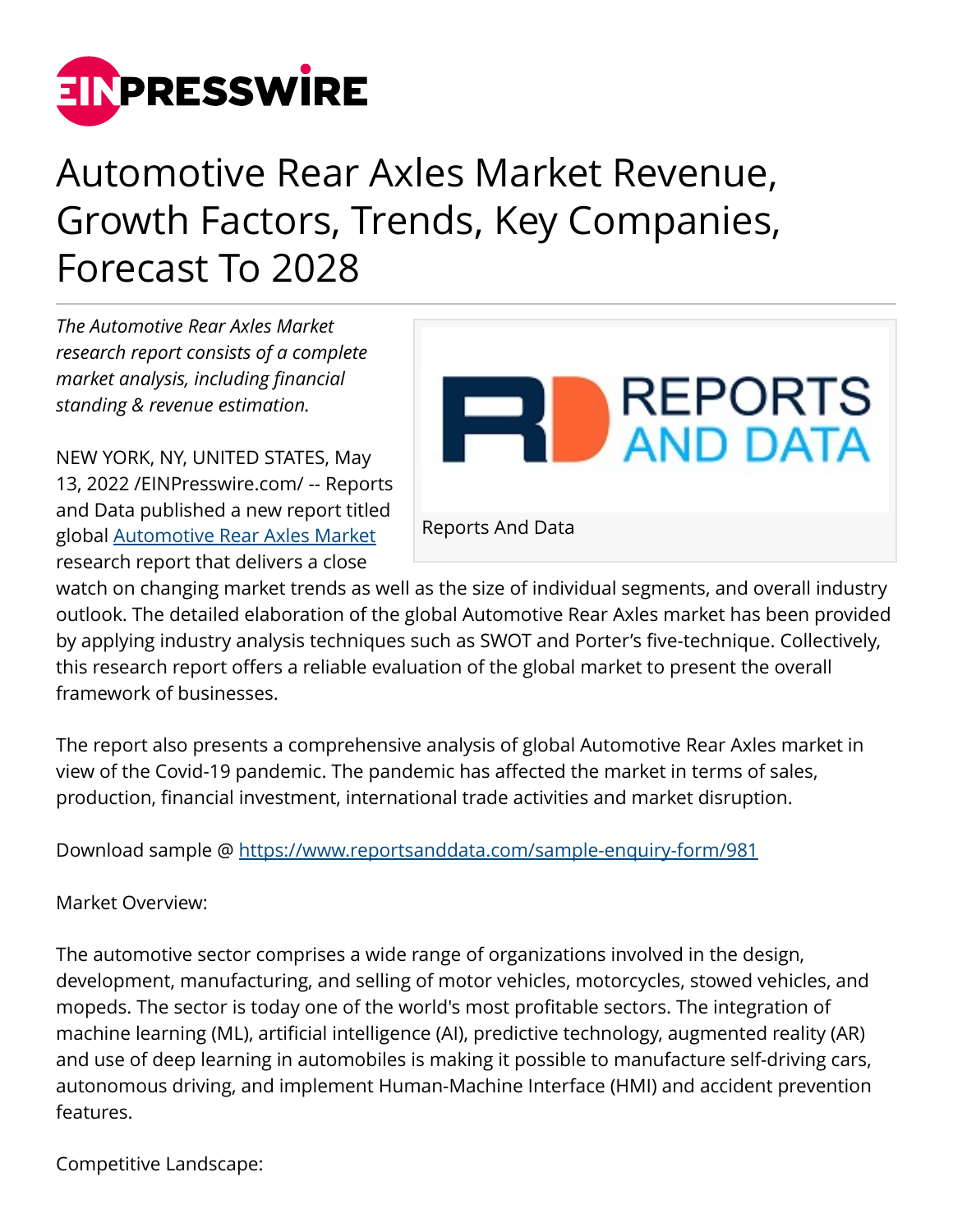The global Automotive Rear Axles market research report provides a competitive strategy analysis portfolios to provide a better understanding of the competitive landscape. The study gives a 360-degree view on business policies, company profiles, price, cost, revenue, and business contracts. Furthermore, it offers massive data relating to recent trends, technological advancements, tools, and methodologies.

Prominent players in the market:

• American Axle & Manufacturing • Talbros Engineering Limited • GNA Enterprises Ltd. • Automotive Axles Limited • Meritor Inc. • ROC Spicer Ltd • Dana Incorporated • ZF Chassis Systems Tuscaloosa LLC • Seohan • Hefei AAM

The report offers strategic recommendations for market players and new entrants and also provides graphical representation of top companies' share to provide a competitive edge to the readers.

Market Segmentation:

The report covers in depth analysis of the global Automotive Rear Axles market segmentation with the help of graphical presentation techniques such as charts, tables, info graphics, and pictures. It discusses in detail the micro and macro factors affecting the different segments in the market. The study also further shows that which segment is expected to register large market revenue share over the forecast period.

Segments Covered in the report:

Market segment based on Product:

• Three Quarter Floating Axle • Semi Floating Axle/Half Floating Axle • Fully Floating Rear Axle

Market segment based on Application:

• Passenger Vehicles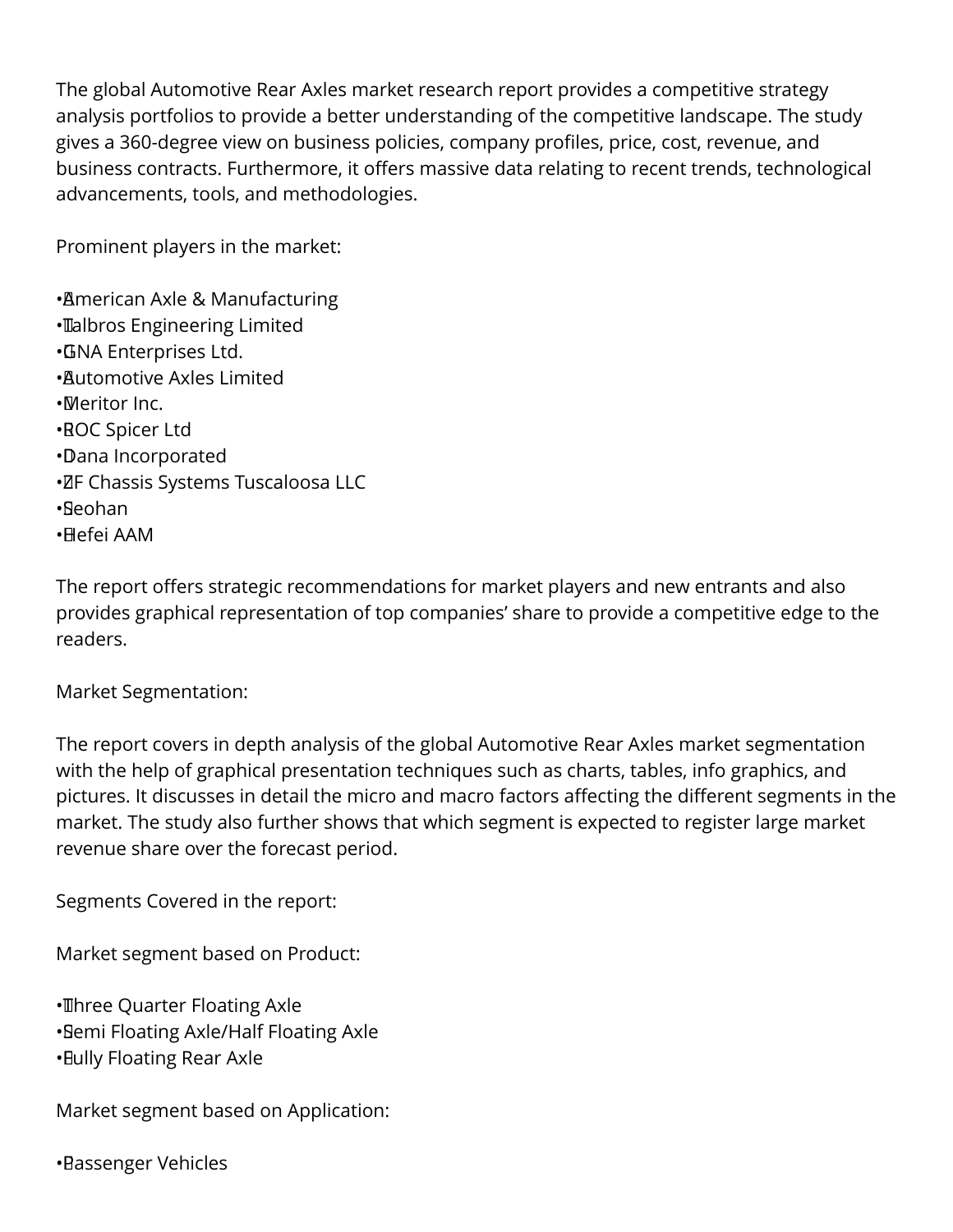• Coach Cars • Heavy Commercial Vehicles • Light Commercial Vehicles • SUV • Off-Road Vehicles

Region Outlook

• North America • Europe • Asia Pacific • Latin America • Middle East and Africa

Request for a customization of the report @ [https://www.reportsanddata.com/request](https://www.reportsanddata.com/request-customization-form/981)[customization-form/981](https://www.reportsanddata.com/request-customization-form/981)

Key Questions Answered In The Report

1. What will be the market size and growth rate in the forecast year? 2. What are the key factors driving the global Automotive Rear Axles market? 3. What are the risks and challenges in front of the market? 4. Who are the key players in the global Automotive Rear Axles market? 5. What are the trending factors influencing the market shares? 6. What are the key outcomes of Porter's five forces model? 7. Which are the global opportunities for expanding the global Automotive Rear Axles market?

Buy Now @ <https://www.reportsanddata.com/report-pricing/981>

Thank you for reading our report. For customization or any query regarding the report, kindly connect with us. Our team will make sure you the report best suited to your needs.

Read similar reports by Reports and Data:

•Blockchain Market: <https://www.reportsanddata.com/report-detail/blockchain-market> • Tyber Security Market: [https://www.reportsanddata.com/report-detail/global-cyber-security](https://www.reportsanddata.com/report-detail/global-cyber-security-market)[market](https://www.reportsanddata.com/report-detail/global-cyber-security-market)

Tushar Rajput Reports and Data +1 2127101370 [email us here](http://www.einpresswire.com/contact_author/3484345) Visit us on social media: [Facebook](https://www.facebook.com/reportsanddata)